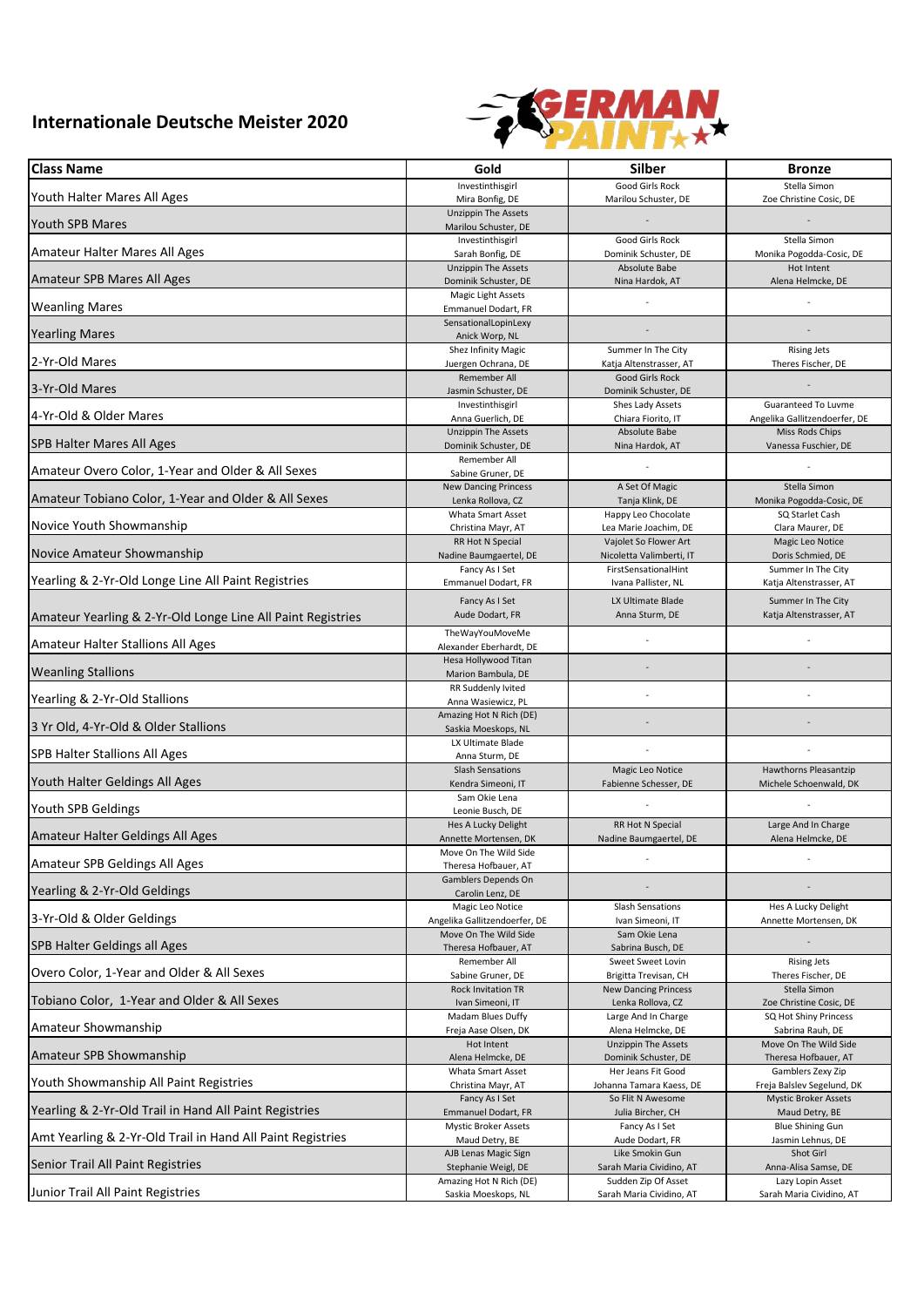## **Internationale Deutsche Meister 2020**



| <b>Class Name</b>                                    | Gold                                                  | Silber                                       | <b>Bronze</b>                             |
|------------------------------------------------------|-------------------------------------------------------|----------------------------------------------|-------------------------------------------|
| <b>Novice Youth Trail</b>                            | Like Smokin Gun                                       | Happy Leo Chocolate                          | <b>Notice Clues Rocket</b>                |
|                                                      | Joanna Sallegger, AT                                  | Lea Marie Joachim, DE                        | Fabienne Schesser, DE                     |
| Novice Amateur Trail All Ages                        | SQ Hot Shiny Princess                                 | Shesa Special Lena                           | Spooks Hasty Snail                        |
|                                                      | Sabrina Rauh, DE                                      | Caroline Poesl, DE                           | Patrick Vesic, DE                         |
| Green Trail All Ages All Paint Registries            | <b>Gatling B Pine Chic</b>                            | Lazy Lopin Asset<br>Sarah Maria Cividino, AT | Hot N Lopin                               |
|                                                      | Kristin Gerdau, DE<br>Coups Chinook                   | Gamblers Zexy Zip                            | Lenka Snablova, CZ<br>Gatling B Pine Chic |
| Youth Trail 18 & Under All Paint Registries          | Felix Friess, AT                                      | Freja Balslev Segelund, DK                   | Kristin Gerdau, DE                        |
|                                                      | Like Smokin Gun                                       | <b>Gamblers First Murphy</b>                 | Shot Girl                                 |
| Amateur Trail All Ages All Paint Registries          | Sarah Maria Cividino, AT                              | Joana Christel Sprogoe, DE                   | Anna-Alisa Samse, DE                      |
|                                                      | Shes Lady Assets                                      | <b>New Dancing Princess</b>                  | Shesa Special Lena                        |
| Novice Youth Western Horsemanship                    | Chiara Fiorito, IT                                    | Ema Zajacova, CZ                             | Janine Wallner, DE                        |
| Novice Amateur Western Horsemanship All Ages         | <b>Gamblers First Murphy</b>                          | Shes Suddenly Best                           | Shawnee Tash Jack                         |
|                                                      | Joana Christel Sprogoe, DE                            | Sabine Gruner, DE                            | Barabara Haass, DE                        |
| Green Western Riding All Ages All Paint Registries   | Coups Chinook                                         | Large And In Charge                          | Amazing Hot N Rich (DE)                   |
|                                                      | Felix Friess, AT                                      | Alena Helmcke, DE                            | Saskia Moeskops, NL                       |
| Amateur Western Riding All Ages All Paint Registries | <b>Gamblers First Murphy</b>                          | Large And In Charge                          | Gimmie A Sensation                        |
|                                                      | Joana Christel Sprogoe, DE                            | Alena Helmcke, DE                            | Tanja Klink, DE                           |
| Western Riding All Ages All Paint Registries         | AJB Lenas Magic Sign                                  | <b>Brunettes Only</b>                        | Gimmie A Sensation                        |
|                                                      | Stephanie Weigl, DE                                   | Angelika Gallitzendoerfer, DE                | Tanja Klink, DE                           |
|                                                      | Like Smokin Gun                                       | Ima Sensational Mover                        | Shes Lady Assets                          |
| Novice Youth Western Pleasure                        | Marie Christine Fladl, AT                             | Kevin Holthuijsen, NL                        | Chiara Fiorito, IT                        |
|                                                      | Investinthisgirl                                      | E Gun                                        | <b>BB Lazy Hotroddin</b>                  |
| Novice Amateur Western Pleasure All Ages             | Sarah Bonfig, DE                                      | Egon Wolf, AT                                | Stephanie Brueckner, DE                   |
|                                                      | Lazy Lopin Asset                                      | Investinthisgirl                             | <b>Real Sweet Marks</b>                   |
| Green Western Pleasure All Ages                      | Sarah Maria Cividino, AT                              | Anna Guerlich, DE                            | Ivana Pallister, NL                       |
| SPB Green Western Pleasure All Ages                  | Invest In A Sensation<br>Viktoria Zehetmeier, DE      | No Doubt Im Amazing<br>Cindy Constantin, DE  |                                           |
| Junior Western Pleasure                              | Lazy Lopin Asset                                      | Scenic Lacey Gal                             | <b>Rock Invitation TR</b>                 |
|                                                      | Sarah Maria Cividino, AT                              | Matteo Sala, IT                              | Ivan Simeoni, IT                          |
| Senior Western Pleasure                              | Like Smokin Gun                                       | <b>Slash Sensations</b>                      | Missin Hot Chocolate                      |
|                                                      | Sarah Maria Cividino, AT                              | Matteo Sala, IT                              | Christina Einsiedler, DE                  |
| SPB Western Pleasure All Ages                        | Invest In A Sensation                                 |                                              |                                           |
|                                                      | Viktoria Zehetmeier, DE<br>Her Jeans Fit Good         | <b>Barlink Heartbroker</b>                   | Ima Sensational Mover                     |
| Novice Youth Hunter Under Saddle                     | Johanna Tamara Kaess, DE                              | Larissa Hahn, DE                             | Kevin Holthuijsen, NL                     |
|                                                      | <b>Gamblers Real Deal</b>                             | Docs J Deltas Prime                          | <b>BB Lazy Hotroddin</b>                  |
| Novice Amateur Hunter Under Saddle All Ages          | Lena Wiest, DE                                        | Franziska Mueller, DE                        | Stephanie Brueckner, DE                   |
|                                                      | Amazing Hot N Rich (DE)                               | Never Out Of Style                           | Remember All                              |
| Junior Hunter Under Saddle                           | Saskia Moeskops, NL                                   | Anna Guerlich, DE                            | Jasmin Schuster, DE                       |
| Senior Hunter Under Saddle                           | Large And In Charge                                   | Hawthorns Pleasantzip                        | Sheza Barlink Allison                     |
|                                                      | Alena Helmcke, DE                                     | Michele Schoenwald, DK                       | Verena Klotz, DE                          |
| SPB Hunter Under Saddle All Ages                     | Invest In A Sensation<br>Viktoria Zehetmeier, DE      |                                              |                                           |
| Novice Youth Hunt Seat Equitation                    | <b>Barlink Heartbroker</b><br>Larissa Hahn, DE        |                                              |                                           |
| Novice Amateur Hunt Seat Equitation All Ages         | Docs J Deltas Prime                                   | <b>Gamblers First Murphy</b>                 | Gamblers Real Deal                        |
|                                                      | Franziska Mueller, DE                                 | Joana Christel Sprogoe, DE                   | Lena Wiest, DE                            |
| Novice Amateur Ranch Riding                          | LDR Smoking Lil Step                                  | Shesa Special Lena                           |                                           |
|                                                      | Jessica Ziegler, DE<br>Shot Girl                      | Caroline Poesl, DE<br>AJB Lenas Magic Sign   | Gatling B Pine Chic                       |
| Ranch Riding All Paint Registries                    | Anna-Alisa Samse, DE                                  | Stephanie Weigl, DE                          | Kristin Gerdau, DE                        |
|                                                      | A Special Zips Beauty                                 | Gamblers Zexy Zip                            | Hawthorns Pleasantzip                     |
| Youth W. Horsemanship All Paint Registries           | Nadja Egerter, DE                                     | Freja Balslev Segelund, DK                   | Michele Schoenwald, DK                    |
|                                                      | Like Smokin Gun                                       | Large And In Charge                          | Madam Blues Duffy                         |
| Amateur Western Horsemanship All Ages                | Sarah Maria Cividino, AT                              | Alena Helmcke, DE                            | Freja Aase Olsen, DK                      |
| Amateur SPB Western Horsemanship                     | Hot Intent<br>Alena Helmcke, DE                       |                                              |                                           |
| Youth Western Pleasure 18 & Under                    | Lazy Lopin Asset                                      | Like Smokin Gun                              | Stella Simon                              |
|                                                      | Felix Friess, AT                                      | Joanna Sallegger, AT                         | Zoe Christine Cosic, DE                   |
| Youth SPB Western Pleasure 18 & Under                | <b>Unzippin The Assets</b><br>Zoe Christine Cosic, DE |                                              |                                           |
| Amateur Western Pleasure All Ages                    | Like Smokin Gun                                       | Gimmie A Sensation                           | Scenic Lacey Gal                          |
|                                                      | Sarah Maria Cividino, AT                              | Tanja Klink, DE                              | Silvia Pozolli, IT                        |
| Amateur SPB Western Pleasure                         | Hot Intent                                            | <b>Unzippin The Assets</b>                   |                                           |
|                                                      | Alena Helmcke, DE<br>Gatling B Pine Chic              | Dominik Schuster, DE                         |                                           |
| Youth Reining 18 & Under All Paint Registries        | Kristin Gerdau, DE<br>Kims Olena Step                 | <b>Big Lovely Shine</b>                      | Lil Sweetness Gun                         |
| Amateur Reining All Ages All Paint Registries        | Magali Dias, LU<br>Stella Simon                       | Christine Ursula Wilinski, DE                | Stefan Loeffler, DE                       |
| Youth Hunter Hack 18 & Under                         | Zoe Christine Cosic, DE                               |                                              |                                           |
| Amateur Hunter Under Saddle All Ages                 | Large And In Charge                                   | Docs J Deltas Prime                          | Jacks Cielo Blue Eye                      |
|                                                      | Alena Helmcke, DE                                     | Franziska Mueller, DE                        | Anna Sturm, DE                            |
| Youth Hunter Under Saddle 18 & Under                 | Hawthorns Pleasantzip                                 | Whata Smart Asset                            | A Special Zips Beauty                     |
|                                                      | Michele Schoenwald, DK                                | Christina Mayr, AT                           | Nadja Egerter, DE                         |